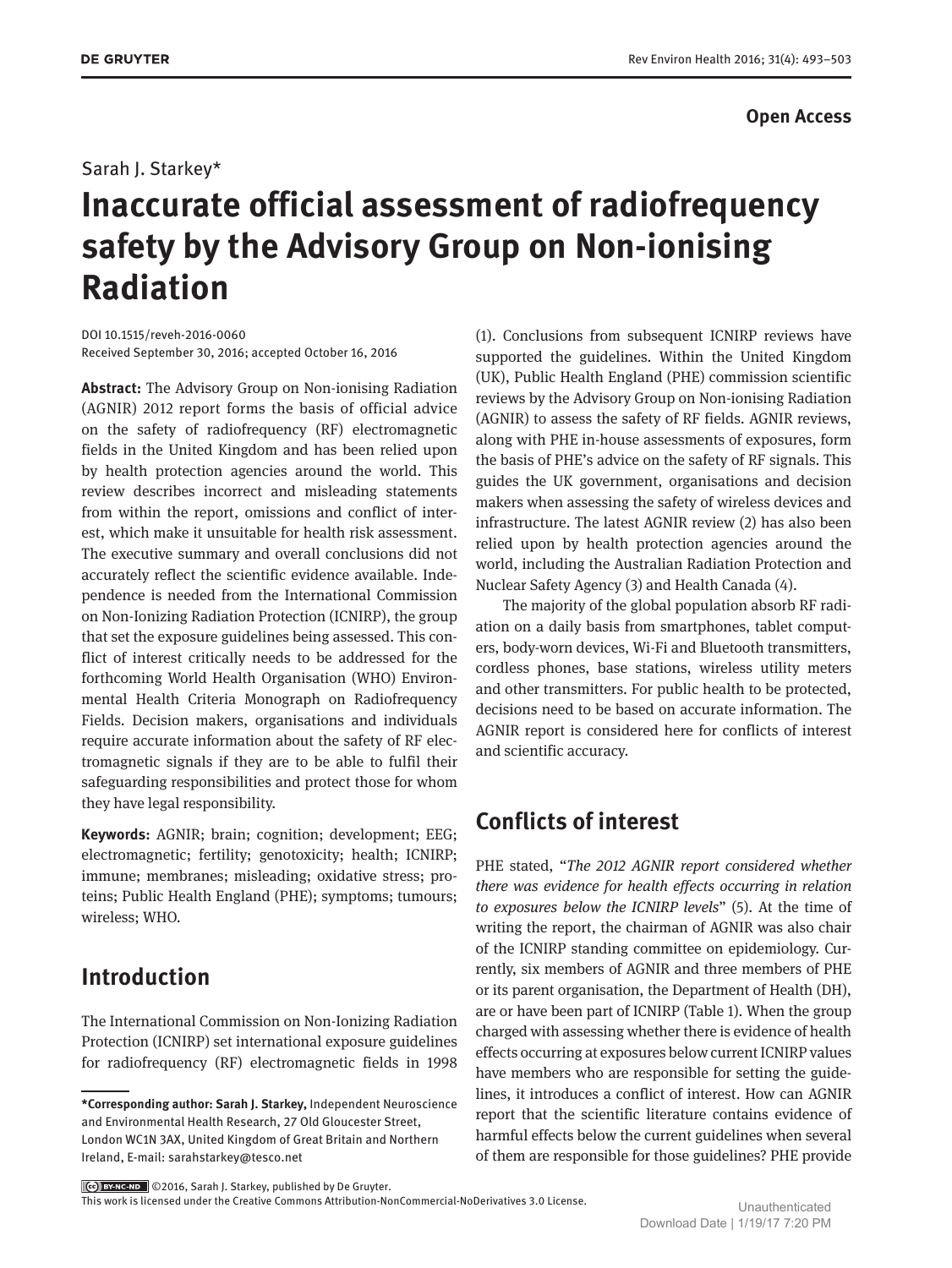the official advice on the safety of wireless signals within the UK, but having members in ICNIRP introduces a conflict of interest which could prevent them from acknowledging adverse effects below ICNIRP guidelines.

PHE (the then Health Protection Agency) responded to the report with "*The Health Protection Agency welcomes this comprehensive and critical review of scientific studies prepared by the independent Advisory Group on Non-ionising Radiation*" (6). The implication was that an independent group had produced the report and presented it to PHE. However, at the time of writing, 43% of those in AGNIR were from PHE or the DH (2) (Table 1). PHE had misleadingly welcomed the report which they were involved in preparing.

### **Scientific accuracy**

The executive summary of the AGNIR report included "*Taken together, these studies provide no evidence of health effects of RF field exposures below internationally accepted guideline levels*" [page 3 of the report (2)] and "*the evidence considered overall has not demonstrated any adverse health effects of RF field exposures below internationally accepted guideline levels*" [page 4 (2)]. Accuracy is vital when most people only read the executive summary and overall conclusions from a 348-page report and national and international public health decisions and exposures

are based on them. These conclusions did not accurately reflect the evidence, as described in examples below.

(a) Studies were omitted, included in other sections but without any conclusions, or conclusions left out; (b) evidence was dismissed and ignored in conclusions; (c) there were incorrect statements. Terms such as 'convincing' or 'consistent' were used to imply that there was no evidence. Some examples fall into more than one category.

#### **(a) Studies omitted, included in other sections but without any conclusions, or conclusions left out**

Only 7 studies were included in the section on reactive oxygen species [ROS; page 94 (2); Figure 1]. These were summarised by "*production of reactive oxygen species (ROS) were increased in some studies, but not others*" [page 106 (2)]. At least a further 30 studies relevant to ROS or the possible resulting damaging state of oxidative stress were included throughout the report, but with no reference to ROS or oxidative stress within the main text for 16 of these (listed in Supplementary Information, SI) and no mention of this subject in any other summaries or conclusions. At least 40 studies were omitted (using AGNIR restriction to the English language; identified from PubMed and EMF-Portal databases or references within the papers; SI). If these had been included, 79% of studies (61 out of 77) would have demonstrated evidence of significantly increased ROS or oxidative stress in response to

**Table 1:** AGNIR in 2012 and 2016 and membership of ICNIRP, PHE or DH.

| <b>AGNIR 2012</b>     |                                                              | <b>AGNIR 2016</b>     |                          |
|-----------------------|--------------------------------------------------------------|-----------------------|--------------------------|
| Swerdlow A.J. (Chair) | <b>ICNIRP Chair of standing</b><br>committee on epidemiology | Swerdlow A.J. (Chair) | formerly ICNIRP          |
| Conney S.W.           | DH                                                           | Conney S.W.           | DH                       |
| Coulton L.A.          |                                                              | Coulton L.A.          |                          |
| Duck F.A.             |                                                              | Duck F.A.             | <b>ICNIRP</b>            |
| Feychting M.          | <b>ICNIRP</b>                                                | Feychting M.          | <b>Vice-Chair ICNIRP</b> |
| Haggard P.            |                                                              | Haggard P.            |                          |
| Lomas D.J.            |                                                              | Lomas D.              |                          |
| Noble D.              |                                                              |                       |                          |
| Mann S.M.             | <b>HPA</b>                                                   | Mann S.M.             | ICNIRP, PHE              |
| Maslanyj M.P.         | <b>HPA</b>                                                   | Maslanyj M.P.         | PHE                      |
| Meara J.R.            | <b>HPA</b>                                                   | Meara J.R.            | PHE                      |
|                       |                                                              | O'Hagan J.O.          | ICNIRP, PHE              |
| Peyman A.             | <b>HPA</b>                                                   | Peyman A.             | PHE                      |
|                       |                                                              | Powers H.             |                          |
|                       |                                                              | Rhodes L.             |                          |
| Rubin G.J.            |                                                              | Rubin G.J.            |                          |
| Sienkiewicz Z.J.      | ICNIRP, HPA                                                  | Sienkiewicz Z.J.      | ICNIRP, PHE              |
|                       |                                                              | Tedstone A.           | <b>PHE</b>               |
|                       |                                                              | Young A.              |                          |

PHE was formerly known as the Health Protection Agency, HPA. PHE is part of the Department of Health, DH.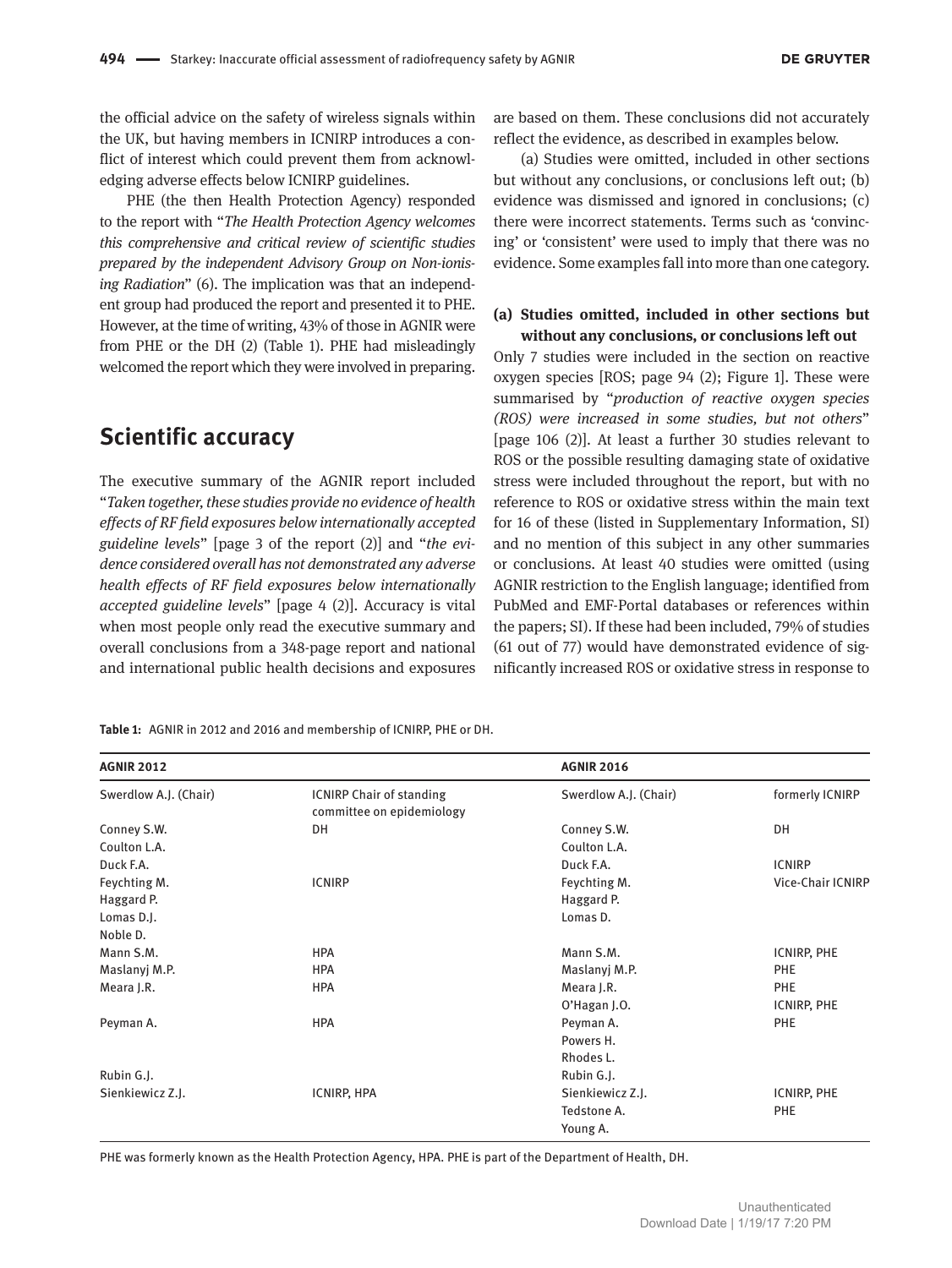



(A) studies included in the ROS section; (B) studies scattered throughout the report on ROS or oxidative stress (but with no summary or conclusion); (C) studies which could have been included for ROS or oxidative stress; (D) studies included on male fertility in the cellular studies chapter; (E) studies included on male fertility in animal studies; (F) studies included on male fertility in humans (in vivo); (G) studies which could have been included for male fertility. Dark shading indicates evidence of significant increase of ROS or oxidative stress, adverse effect on male fertility or altered male testosterone concentrations in response to a radiofrequency field; light shading indicates no significant increase of ROS or oxidative stress, adverse effect on male fertility or altered male testosterone concentrations. Studies are listed in SI.

RF fields (Figure 1; SI). By only including a few of the available studies, not referring to many scattered throughout the report and not mentioning ROS or oxidative stress in any conclusions or the executive summary, this important area of research was misrepresented. Oxidative stress is a toxic state which can lead to cellular DNA, RNA, protein or lipid damage (7, 8), is accepted as a major cause of cancer (7), as well as being implicated in many reproductive, central nervous system, cardiovascular, immune and metabolic disorders (7–14).

The conclusion for male fertility studies in animals was "*A substantial number of studies have investigated the effects of RF fields on testicular function, principally in rats, and most report large, obvious effects. However, these results are largely uninterpretable due to inadequate dosimetry or other shortcomings in the studies, and thus are unsuitable for the purposes of health risk assessment. One well-conducted study reported no effects on testicular function in rats exposed to 848 MHz CDMA signals*" [page 191 (2)]. For male fertility in humans (in vivo), it was concluded, "*The evidence on the effect of RF fields on sperm quality is still weak and the addition of the two new studies does not allow reliable evaluation of the presence or absence of a health effect. Some suggestive positive results, although not convincing, give justification for*  *further studies with improved methods. The evidence on effects on male subfertility is very limited, and allows no conclusions*".

At least 22 studies on male fertility were omitted (AGNIR restriction to the English language; identified from PubMed or EMF-Portal databases or references within the papers; listed in SI). Considering those identified as included throughout the report (excluding three subsequently retracted, SI), 78% of studies (18 out of 23) described significant adverse effects on sperm, male reproductive organs or changes in male testosterone concentrations (SI). If the 22 references identified as omitted had also been included, this would have been 35 out of 45, 78% (Figure 1; SI). Isolating small samples of evidence in chapters on cells, animals or humans (Figure 1) may have made it easier to dismiss significant effects on male reproductive health. Inaccurately, in the overall and executive summaries, the evidence for adverse effects on male fertility disappeared: "*Despite many studies investigating effects on male fertility, there is no convincing evidence that low level exposure results in any adverse outcomes on testicular function*" [page 192 (2)] and for humans, in vivo, "*The limited available data on other non-cancer outcomes show no effects of RF field exposure*" [page 4 (2)]. The term 'convincing' is subjective and can erroneously imply that there is no evidence. The human data on male fertility did not show "*no effects of RF field exposure*".

Some studies, mostly those which had tested signals from real mobile devices, were dismissed as uninterpretable because they had not described the dosimetry, the process of determining internal electromagnetic quantities relating to exposure in tissues, in enough detail. Limited descriptions restrict possible interpretations, but do not make them uninterpretable. If the question is 'do mobile phone signals damage male fertility?', real phone signals are highly relevant because they allow possible effects of the complex patterns of fields to which humans are exposed to be investigated. ICNIRP only accept thermal effects of RF fields and focus on average energy absorbed. Highly controlled, simulated signals with descriptions of overall specific absorption rates (SARs) are suited to the assessment of temperature rises in cells or tissues. Real signals make it more difficult to measure average energy, but have characteristics which controlled, simulated signals lack. The complex field patterns, with variable peak field strengths and intervals between transmissions, may influence biology in ways that controlled, simulated patterns cannot, but they are not represented by time-averaged, duty factor reductions of described energy absorption. Responses to RF fields can be greater for intermittent exposures than continuous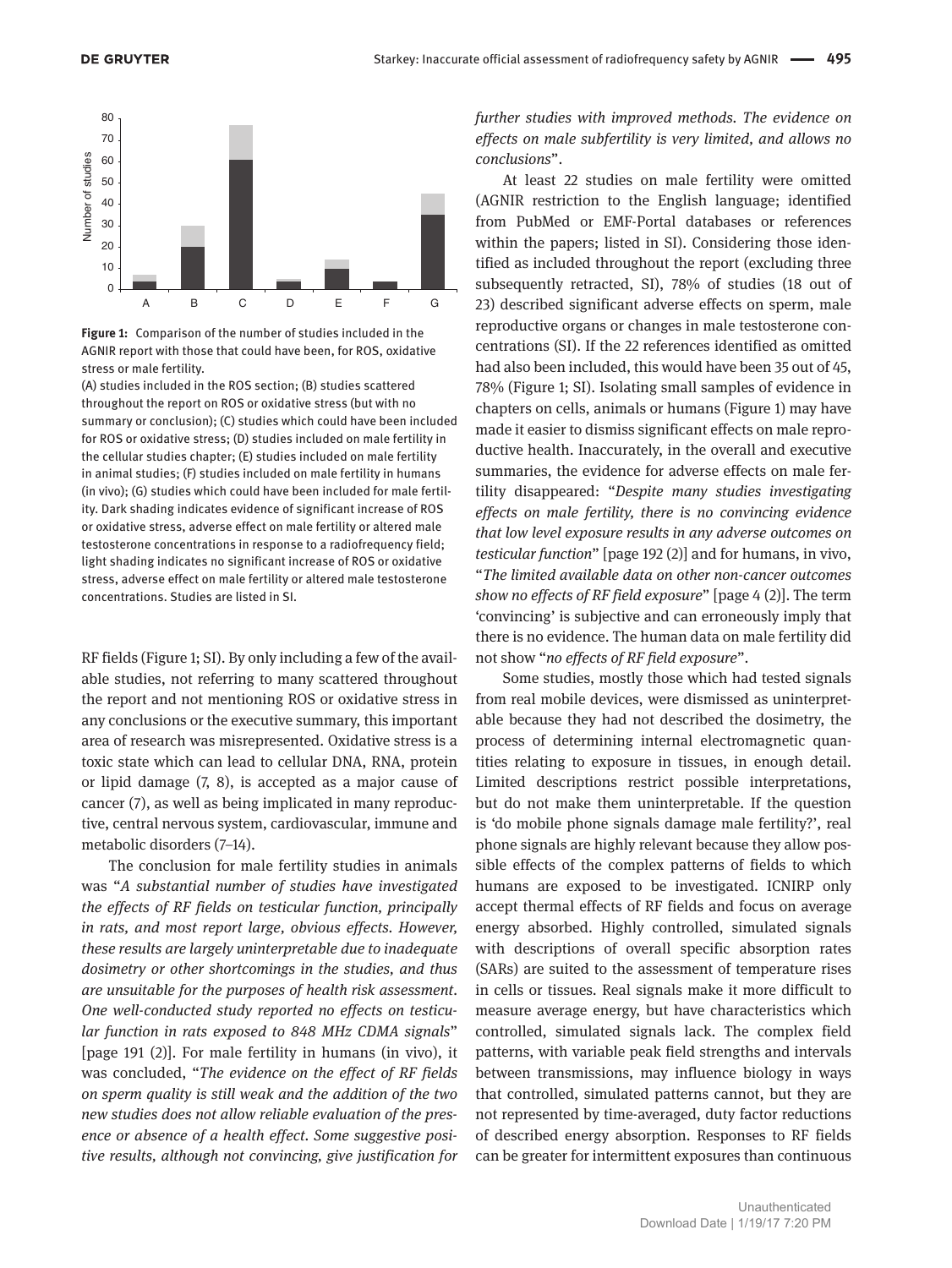(15, 16) and depend upon the pulse characteristics for the same average power (17). Effects can be dependent on frequency, modulation, signal strength (intensity windows), durations of exposure and polarisation (18, 19). For the nervous system, complex signals from real devices may modulate neuronal activity, similar to endogenous electric field ephaptic (non-synaptic) coupling in the brain (20). There is evidence that endogenous electric fields feedback to modulate neuronal activity (21). Fields with amplitudes similar to those found in vivo, applied to neocortical brain slices, modulated and entrained neuronal spiking activity (21). Irregular patterns of fields with complex dynamics, which mimicked in vivo fluctuations, entrained neuronal activity more strongly than sine waves (21). There are valid reasons for testing the effects of signals from real mobile devices, and dismissing these limited and misrepresented the evidence.

The summary for neurocognitive effects in humans stated, "*Studies of cognitive function and human performance do not suggest acute effects of exposure to RF fields from mobile phones and base stations*" [page 226 (2)]. But acute detrimental effects on cognition were omitted from the report (22–25) or mentioned in different sections (26– 29). Increased errors during a memory task (26), slowed performance (27) or decreased accuracy in a cognitive test (28) were reported in the electroencephalogram (EEG) section [pages 209–213 (2)]; slowed performance in cognitive tests (29) were reported under sleep [page 215 (2)]. Omitting the studies which found effects in the relevant section led to an incorrect conclusion.

For symptoms in humans, "*Sufferers differ in terms of the type of symptoms that they report, the speed with which symptoms develop and the types of electromagnetic field that appear to be problematic*" [page 232 (2)]. Acute provocation studies in humans expose all subjects to the same short electromagnetic signal to see whether they all respond with the same immediate symptoms. If the speed with which symptoms develop and types of trigger differ between individuals, then in a group overall a lack of significance might be expected for identical acute provocations, but this does not mean that some individuals cannot respond to certain fields given adequate exposure durations, intervals between provocations and low background electromagnetic fields, as has been reported (30, 31). The executive summary concluded, "*The evidence suggests that RF field exposures below guideline levels do not cause acute symptoms in humans*" [page 3 (2)], without explaining limitations.

Many of the longer-term observational studies described significant associations of RF exposures with symptoms, albeit with limitations in study designs: "*While*  *some, though by no means all, of the studies reviewed above appear to suggest an association between mobile phone use and symptoms*…" [page 245 (2)], followed by *"almost all of the studies share a fundamental methodological problem which makes it difficult to draw any firm conclusions from them: these studies relied upon the participants' own descriptions of their mobile phone usage as the exposure variable for their analysis and on self-description of symptoms while knowing exposure status*" (2). Longerterm studies on symptoms were omitted from the executive summary.

No mention was made of the World Health Organization (WHO) International Agency for Research on Cancer (IARC) classification of RF fields as a possible human carcinogen in 2011, which was based on limited evidence supporting carcinogenicity below ICNIRP guideline values (32).

#### **(b) Evidence dismissed and ignored in conclusions**

For in vitro membrane effects, the report showed that all studies included (seventeen (33–49); non-blood-brain barrier (BBB)) described significant responses to RF signals except for one, which had tested extremely high powers, far greater than ICNIRP guidelines, that heated the tissue [250–3600 W/kg time-averaged SAR (50); pages 102 and 103 (2)]. This heating study had reported an effect, an in vitro recoverable decrease in population spike amplitude in the hippocampus in response to the RF signal, but no effect on long-term potentiation (50). The report text also mentioned that Falzone et al. had found no changes to the cell membrane [(51), page 101 (2)], but they had measured markers of apoptosis, programmed cell death, not direct effects on membranes; this paper was not included in the table of studies on membrane effects. The membrane studies were weakly dismissed: "*In general, most studies report finding effects on cell membranes when exposures are made at mobile phone frequencies. However, the effects reported are varied and, although the majority find effects, neither is this unanimous nor does it necessarily provide supporting evidence of a consistent effect. The variety of cellular systems and exposures makes comparisons of the effects on the cell membrane problematic and without independent replication it is difficult to assess the robustness or even the validity of the findings*." Studies had looked at a range of effects and all, below high power heating, reported significant changes, strengthening the validity of the findings.

For direct effects on proteins, 15 out of 16 studies listed found significant effects of RF fields [pages 103–105 (2); (52–67) effect; (53) no effect]. The conclusion was "*In general, most of the studies that have investigated changes*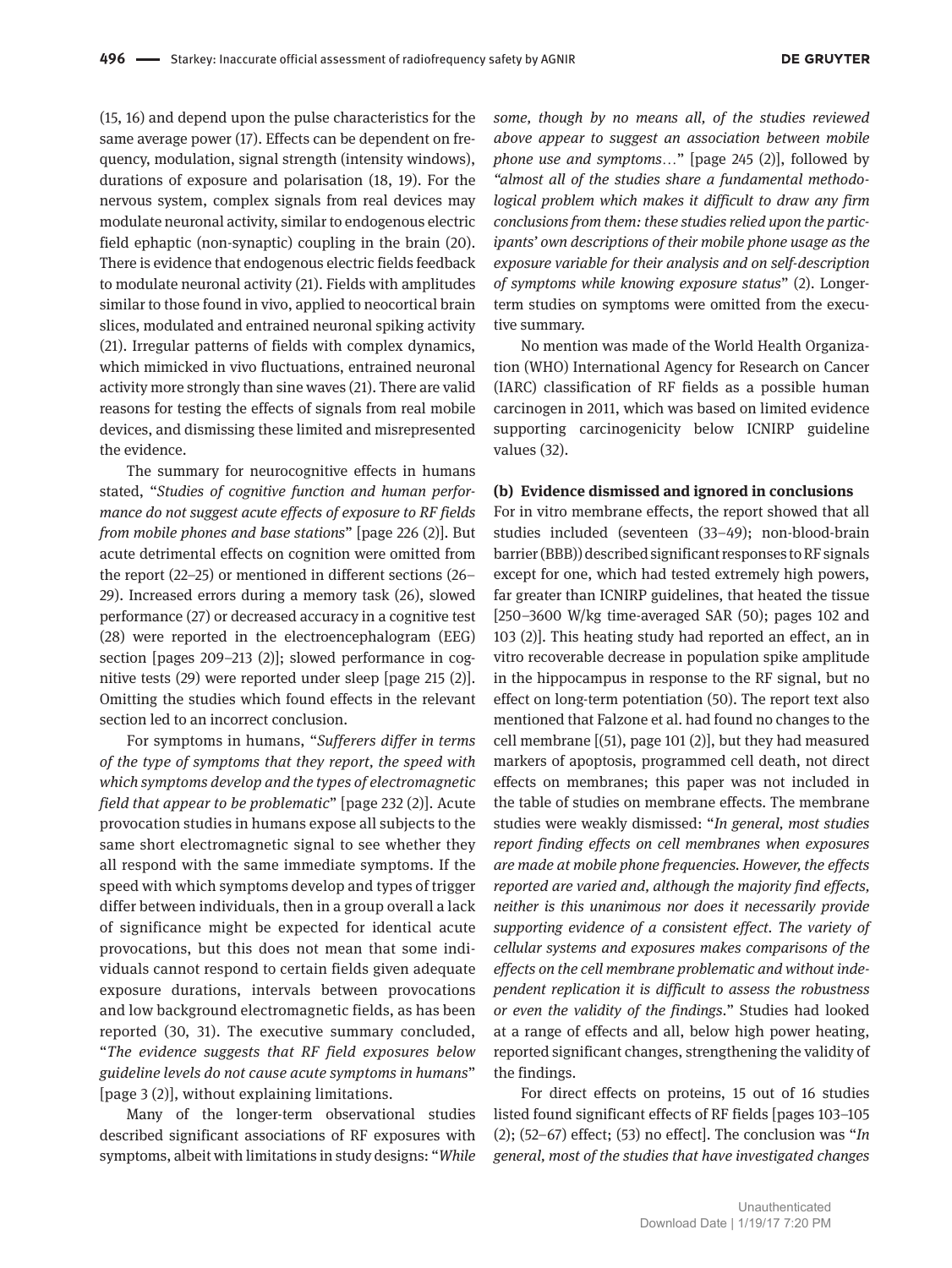*in protein function or structure due to exposure to RF fields have found effects. However, at the present time the effects have not been demonstrated to be robust by independent replication; so although the concept of a direct effect of RF field exposure on protein structure is interesting, further research is needed to establish if this is a real phenomenon*." Ninety-four percent of the studies listed on direct effects on proteins, from 14 different groups, found significant effects, but the conclusion was turned around to imply that these may not be real.

"*Where replications have been undertaken they do not support the original findings. This continued lack of robust evidence makes the possibility of an effect of RF fields on cells more unlikely*" [page 105 (2)]. An effect on cells is not unlikely when there were significant effects in all of the relevant studies on membranes (excluding BBB), all of the studies except one on direct protein effects, the majority of the studies on oxidative stress or male fertility, all of the included in vitro genotoxicity studies on epithelial cells [see c; page 84 (2)] and 47% of in vitro genotoxicity studies which could have been included in the report (see c; SI).

"*Studies on cell membranes and direct effects on proteins mostly found effects of RF field exposure. However, no conclusions can be made as there are no common patterns of exposure conditions or types of effects caused by the exposure*" [page 106 (2)]. Out of 33 studies on direct effects on proteins or cell membranes, 32 described significant effects of RF signals below high power heating, but these disappeared in the conclusions.

By the end of the report, the conclusion on cellular studies had incorrectly become "*There are now several hundred studies in the published literature that have looked for effects on isolated cells or their components when exposed to RF fields. None has provided robust evidence for an effect*" [page 318 (2)].

A summary for human brain EEG recordings stated, "*the EEG studies published since 2003 do provide some evidence that RF fields could influence brain function, and this should remain an area of interest*" [page 226 (2)]. Many EEG studies (awake or asleep subjects) reported changes in electrical field potential oscillations, evoked responses or interhemispheric coupling, but these were dismissed: "*it remains unclear whether these RF effects, if they exist, are material to human health or not*". Electrical field potential oscillations can synchronise activity of local networks (21) or propagate signals over large regions, controlling brain developmental processes, including neurogenesis, apoptosis, neuronal migration, differentiation and network formation (68). Oscillations have been linked with active processing or inhibition of cognitive functions (69) and cyclic modulations of neuronal excitability (21).

References available at the time of the report describing behavioural problems (70–72) and changed psychomotor performance (73) associated with pre-natal or childhood RF exposures, cell death and reduced cell numbers in the brain (74–83) and cognitive inhibition (22–29, 78, 79, 84– 88) supported the possibility that RF-induced changes in electrical activity could contribute to altered brain development or cognition.

The executive summary included "*There has been no consistent evidence of effects on the brain, nervous system or the blood-brain barrier, on auditory function, or on fertility and reproduction*" [page 3 (2)]. The term 'consistent' dismissed areas for which the majority of studies had found adverse effects, such as male fertility. Of the studies included in the report on pregnancy and development, which quantified effects of pre-natal or early neonatal RF exposures on neuronal cell numbers in the developing brain [pages 184–187 (2)], four found significant decreases: pyramidal cells in the rat hippocampus (74), granule cells in the rat dentate gyrus (75), Purkinje cells in the mouse cerebellum (76) and a transient increase in neurogenesis of the subventricular zone following 8 h of RF exposure over 2 days, but a long-lasting decrease in neurogenesis following a 24 h exposure over 3 days (77), measured from proliferating cells in the rat rostral migratory stream. One study described no effect on neuronal numbers in the mouse hippocampus (89). Whilst not all reported effects, the studies supported RF exposures decreasing neuronal numbers in the brain during pre-natal and early neonatal development at least in some circumstances (74–77). The executive summary misleadingly implied that because not all studies reported the same effects, RF signals have no effect.

The AGNIR report suggested that symptoms in humans may be caused by people's perception of being exposed, rather than the actual electromagnetic fields [page 246 (2)]. Imagining a signal to be present is unlikely to explain all responses, particularly symptoms reported in response to RF signals under blind or double-blind conditions (30, 31, 90). Many other studies support biological responses being related to the electromagnetic signal, including evidence from cultured cells, in vitro preparations, animals, plants or asleep humans, none of which reacted with significant changes because they imagined that RF signals were present. That living things can respond to low power RF signals is now supported by a large body of research.

#### **(c) Incorrect statements**

For child development [page 260 (2)], maternal mobile phone use during pregnancy was associated with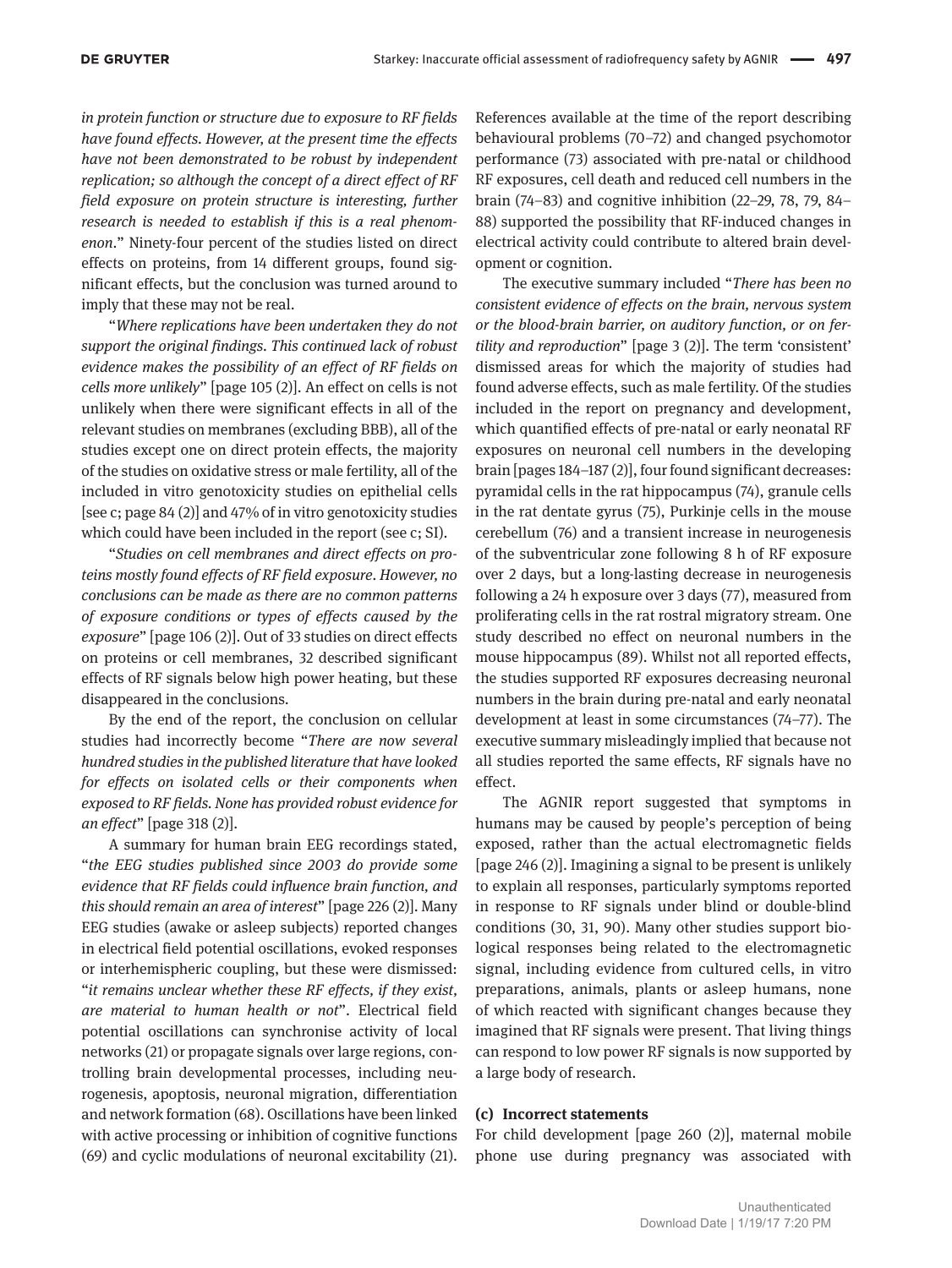behavioural problems in children at the age of 7 (70, 71) and lower psychomotor performance was described for children of mothers who had the highest mobile phone use during pregnancy (73). The report said, "*these results are only suggestive of an effect, rather than being conclusive evidence of one*". Increased conduct problems were reported in 8–17-year-olds with the highest quartile of RF exposures (72) [page 250 (2)]. As studies suggested an effect on child development, the executive summary incorrectly stated, "*data on other non-cancer outcomes show no effects of RF field exposure*" [page 4 (2)].

For risks of brain tumours or acoustic neuromas in humans, "*the similar results of all investigators except the Hardell group, with no methodological inferiorities in these other investigators*' *studies overall, suggest that the results of the Hardell group are the problematic ones*" [page 308 (2)]. However, some significantly increased risks of brain tumours or acoustic neuromas were described in Hardell and non-Hardell studies [pages 282–306 (2), (91)], although non-Hardell significant data were omitted from the data tables and only mentioned in the text. For example, for gliomas with an ipsilateral mobile phone use of  $\geq$  1640 cumulative hours (ages 30–59), the international Interphone study reported a significant odds ratio (95% confidence interval) of 1.96 (1.22–3.16) and Hardell et al. reported a significant odds ratio of 2.32 (1.14–4.73) (91). Had the data tables included results for ipsilateral exposures, duration of use and more detail of the pooled Interphone studies, it would have been clearer that significantly increased risks had been reported. "*With no methodological inferiorities in these other investigators' studies*" was incorrect. The Interphone study did not take cordless phone use into account in the analysis for mobile phones (91); the Danish cohort study misclassified corporate mobile phone users as non-users, as well as those who took subscriptions out after 1995 (92).

The comment in the executive summary, "*the accumulating evidence on cancer risks, notably in relation to mobile phone use, is not definitive, but overall is increasingly in the direction of no material effect of exposure*" [page 4 (2)], was misleading. Significant risks were most common for ipsilateral exposures, latencies of 10 years or more since first use or the highest cumulative hours of use (2), (91). If anything, as use increased, the evidence increasingly pointed towards possible risks.

The executive summary stated for cells in vitro: "*In particular, there has been no convincing evidence that RF fields cause genetic damage or increase the likelihood of cells becoming malignant*" [page 3 (2)] and in the chapter on cellular studies: "*Results from studies using other cell* 

*types are also contradictory. Epithelial cells exposed to …*" [page 86 (2)]. However, all in vitro studies included on epithelial cells [four, one retracted, page 84 (2), (93–95)], from more than one laboratory, found damage to DNA or chromosomal aberrations in response to RF signals. Fortysix percent of genotoxicity studies identified as included in the report (36 out of 78; SI) described evidence for genotoxicity in response to RF fields, but at least 40 genotoxicity studies were omitted (SI). If these had been included, 52% (61 out of 118) of genotoxicity studies overall and 47% of in vitro (36 out of 76) would have described evidence for genotoxicity (SI; AGNIR restriction to the English language; identified from PubMed and EMF-Portal databases). AGNIR found the genotoxicity evidence unconvincing, but a more accurate conclusion could have been that RF signals appear to be genotoxic under certain circumstances, but not others.

For the immune system [page 174 (2)], a Russian study was included (96), which mostly replicated earlier Russian studies and a French one which did not (97). The conclusion was "*it is clear that the results of the original Soviet studies have not been confirmed*". It was not clear, as the report also referred to the Russian study with "*These results do not appear to be identical to the original, although they do show the same tendency. Results of ELISA reinforced this conclusion. Grigoriev and colleagues also reported that very few pregnant animals receiving serum from exposed animals gave birth to live animals (4 out of 12), which is also supportive of the previous results*".

The report described cognitive performance of RFexposed and sham-exposed Alzheimer's disease-like transgenic mice (98) [pages 144–147 (2)]. However, there were no shams in the study, as controls were housed in a separate room without a Faraday cage; exposed mice (two 1 h exposures per day, 918 MHz, SAR 0.25 W/kg) were continuously housed within a Faraday cage for up to 9 months (98). Cognitive improvements in the exposed groups compared to controls may have been the result of long-term protection from environmental electromagnetic fields by the Faraday cage. Because background man-made electromagnetic fields may alter experimental results and are often present in experimental environments, they ought to be described in the Methods section for all biological studies, but are often omitted, as in this paper. The AGNIR report conclusions [page 318 (2)] described this as a wellperformed study, whilst other effects of RF signals on cognition were dismissed as inconsistent. Varied responses might indicate dependency upon physiological or experimental conditions and do not automatically justify ignoring evidence.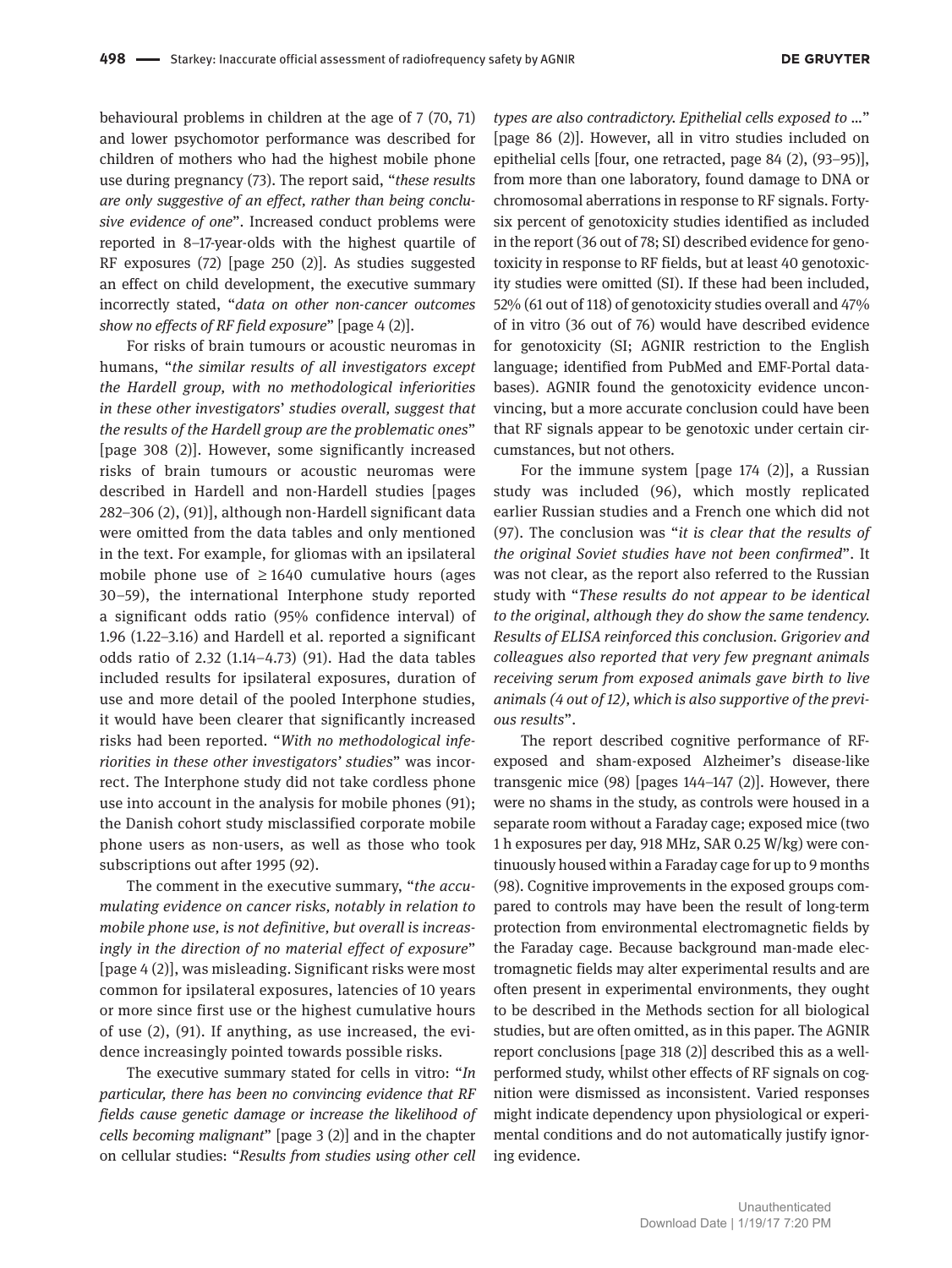### **Conclusions**

Decisions about involuntary, continuous and widespread RF exposures in schools, hospitals, workplaces and public and private spaces in the UK and around the world have been made based upon inaccurate conclusions of the AGNIR report. Published in 2012, it continues to be used to justify RF exposures and dismiss concerns about possible adverse effects on health, well-being or development.

The denial of the existence of adverse effects of RF fields below ICNIRP guidelines in the AGNIR report conclusions is not supported by the scientific evidence. Studies have, as described as examples in this review, reported damage to male reproductive health, proteins and cellular membranes, increased oxidative stress, cell death and genotoxicity, altered electrical brain activity and cognition, increased behavioural problems in children and risks of some cancers. For future official RF reports, it is important to check that conclusions accurately reflect available evidence before decisions which impact on public health are made based on the executive summary and overall conclusions.

The involvement of ICNIRP scientists in the misleading report calls into question the basis and validity of the international exposure guidelines. To protect public health, we need accurate official assessments of whether there are adverse effects of RF signals below current international ICNIRP guidelines, independent of the group who set the guidelines.

The anticipated WHO Environmental Health Criteria Monograph on Radiofrequency Fields, due in 2017, is being prepared by a core group and additional experts (99), with 50% of those named, being, or having been, members of AGNIR or ICNIRP (Table 2). Considering the importance of the Monograph for worldwide public health and the inaccuracies described here, independence from AGNIR would increase confidence in the report findings. Independence from ICNIRP is necessary to remove the conflict of interest when effects below ICNIRP exposure guidelines are being assessed.

Schools, hospitals, employers, organisations and individuals have legal responsibilities to safeguard the health, safety, well-being and development of children, employees and members of the public. But they are unable to fulfil their legal responsibilities when they have been provided with inaccurate information and the evidence of possible harm has been covered up.

Individuals and organisations who/that have made decisions about the often compulsory exposures of others to wireless RF communication signals may be unaware of the physical harm that they may have caused, and may

**Table 2:** Named contributors to the WHO Environmental Health Criteria Monograph on Radiofrequency Fields [(99), in preparation] and membership of ICNIRP or AGNIR.

| Core group                |                          |  |
|---------------------------|--------------------------|--|
| Feychting M.              | Vice-Chair ICNIRP, AGNIR |  |
| Mann S.M.                 | <b>ICNIRP, AGNIR</b>     |  |
| Oftedal G.                | <b>ICNIRP</b>            |  |
| van Rongen E.             | Chair ICNIRP             |  |
| Scarfi M.R.               |                          |  |
| 7mirou D.                 |                          |  |
| <b>Additional experts</b> |                          |  |
| Aicardi G.                |                          |  |
| Challis L.                | <b>Formerly AGNIR</b>    |  |
| Curcio G.                 |                          |  |
| Hug K.                    |                          |  |
| Juutilainen J.            | <b>ICNIRP</b>            |  |
| Lagorio S.                |                          |  |
| Loughran S.               | <b>ICNIRP</b>            |  |
| Marino C.                 | <b>ICNIRP</b>            |  |
| McNamee I.                |                          |  |
| Naarala I.                |                          |  |
| Peyman A.                 | <b>AGNIR</b>             |  |
| Röösli M.                 | <b>ICNIRP</b>            |  |
| Rubin G.J.                | <b>AGNIR</b>             |  |
| Schoemaker M.             |                          |  |
| Selmaoui B.               |                          |  |
| de Sèze R.                | <b>ICNIRP</b>            |  |
| Sienkiewicz Z.J.          | ICNIRP, AGNIR            |  |
| Simko M.                  |                          |  |
| Vijaylaxmi                |                          |  |
| Zeni O.                   |                          |  |

still be causing, because they have not been accurately informed of the risks. This has been a safeguarding failure and the health of some children or adults may have been damaged as a result. To prevent further possible harm, restrictions on exposures are required, particularly for children, pregnant women and individuals with medical conditions. All children in schools and care environments need protection from the potential harmful effects of RF exposures and not, as is now often the case, a compulsory use of wireless devices in the classroom. Children may unjustly face losing their human right to an education if they do not want to absorb RF fields every day at school and no alternative environments are available. Attention also needs to be given to the provision of safe working environments for employees and safe public spaces, particularly where exposures are involuntary.

PHE and AGNIR had a responsibility to provide accurate information about the safety of RF fields. Unfortunately, the report suffered from an incorrect and misleading executive summary and overall conclusions,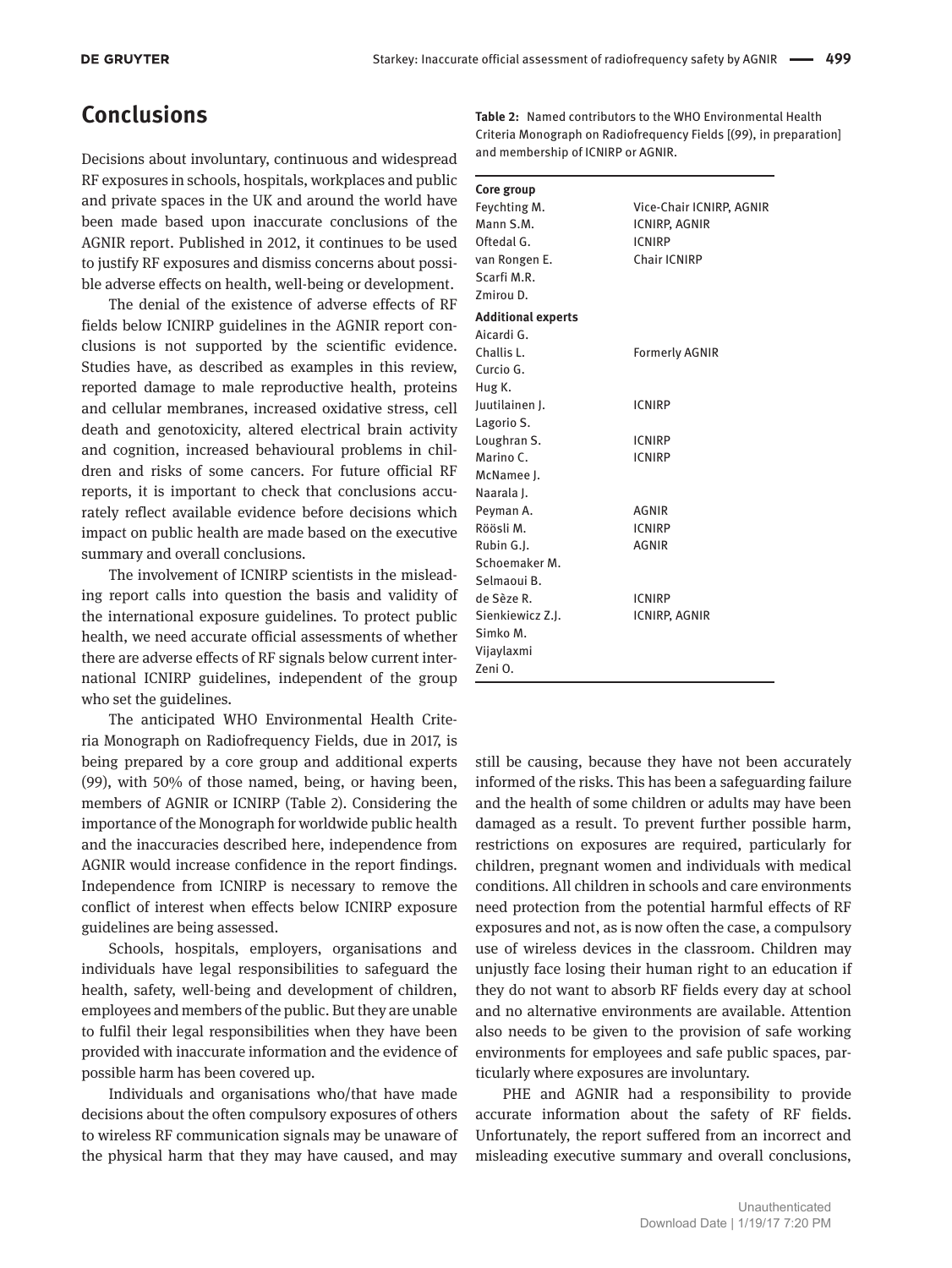inaccurate statements, omissions and conflict of interest. Public health and the well-being of other species in the natural world cannot be protected when evidence of harm, no matter how inconvenient, is covered up.

**Conflict of interest statement:** The author states no conflict of interest.

**Ethical approval:** The conducted research is not related to either human or animal use.

## **References**

- 1. International Commission on Non-Ionizing Radiation Protection. ICNIRP Guidelines for limiting exposure to time-varying electric, magnetic and electromagnetic fields (up to 300GHz). Health Phys 1998;74(4):494–522.
- 2. Report of the Advisory Group on Non-ionising Radiation. Health Effects from Radiofrequency Electromagnetic Fields. RCE-20, ISBN 978-0-85951-714-0, 2012. Available at: [http://wifiin](http://wifiinschools.org.uk/resources/HPAmobile2012.pdf)[schools.org.uk/resources/HPAmobile2012.pdf](http://wifiinschools.org.uk/resources/HPAmobile2012.pdf).
- 3. Report by the ARPANSA Radiofrequency Expert Panel. Review of Radiofrequency Health Effects Research – Scientific Literature 2000 – 2012. ISSN: 0157-1400, 2014. Available at: [http://www.](http://www.arpansa.gov.au/pubs/technicalreports/tr164.pdf) [arpansa.gov.au/pubs/technicalreports/tr164.pdf](http://www.arpansa.gov.au/pubs/technicalreports/tr164.pdf).
- 4. Demers P, Findlay R, Foster K, Kolb B, Moulder J, et al. A Review of Safety Code 6 (2013): Health Canada's Safety Limits for Exposure to Radiofrequency Fields. ISBN: 978-1-928140-00-9, 2014. Available at: [https://rsc-src.ca/sites/default/files/pdf/](https://rsc-src.ca/sites/default/files/pdf/SC6_Report_Formatted_1.pdf) [SC6\\_Report\\_Formatted\\_1.pdf](https://rsc-src.ca/sites/default/files/pdf/SC6_Report_Formatted_1.pdf).
- 5. Public Health England. Reference 15/12/lh/488, 2015. Available at: [https://www.gov.uk/government/uploads/system/uploads/](https://www.gov.uk/government/uploads/system/uploads/attachment_data/file/451706/488_-_electromagnetic_radiation.pdf) [attachment\\_data/file/451706/488\\_-\\_electromagnetic\\_radia](https://www.gov.uk/government/uploads/system/uploads/attachment_data/file/451706/488_-_electromagnetic_radiation.pdf)[tion.pdf](https://www.gov.uk/government/uploads/system/uploads/attachment_data/file/451706/488_-_electromagnetic_radiation.pdf).
- 6. HPA response to the 2012 AGNIR report on the health effects from radiofrequency electromagnetic fields. 2012. Available at: [https://www.gov.uk/government/publications/](https://www.gov.uk/government/publications/radiofrequency-electromagnetic-fields-health-effects/health-protection-agency-response-to-the-2012-agnir-report-on-the-health-effects-from-radiofrequency-electromagnetic-fields) [radiofrequency-electromagnetic-fields-health-effects/health](https://www.gov.uk/government/publications/radiofrequency-electromagnetic-fields-health-effects/health-protection-agency-response-to-the-2012-agnir-report-on-the-health-effects-from-radiofrequency-electromagnetic-fields)[protection-agency-response-to-the-2012-agnir-report-on-the](https://www.gov.uk/government/publications/radiofrequency-electromagnetic-fields-health-effects/health-protection-agency-response-to-the-2012-agnir-report-on-the-health-effects-from-radiofrequency-electromagnetic-fields)[health-effects-from-radiofrequency-electromagnetic-fields.](https://www.gov.uk/government/publications/radiofrequency-electromagnetic-fields-health-effects/health-protection-agency-response-to-the-2012-agnir-report-on-the-health-effects-from-radiofrequency-electromagnetic-fields)
- 7. Katakwar P, Metgud R, Naik S, Mittal R. Oxidative stress marker in oral cancer: a review. J Cancer Res Ther 2016;12(2):438–46.
- 8. Kong Q, Lin CL. Oxidative damage to RNA: mechanisms, consequences, and diseases. Cell Mol Life Sci 2010;67(11):1817–29.
- 9. Duhig K, Chappell LC, Shennan AH. Oxidative stress in pregnancy and reproduction. Obstet Med 2016;9(3):113–6.
- 10. Sabeti P, Pourmasumi S, Rahiminia T, Akyash F, Talebi AR. Etiologies of sperm oxidative stress. Int J Reprod Biomed (Yazd) 2016;14(4):231–40.
- 11. Carvalho AN, Firuzi O, Gama MJ, van Horssen J, Saso L. Oxidative stress and antioxidants in neurological diseases: is there still hope? Curr Drug Targets 2016;[Epub ahead of print].
- 12. Rani V, Deep G, Singh RK, Palle K, Yadav UCS. Oxidative stress and metabolic disorders: pathogenesis and therapeutic strategies. Life Sci 2016;148:183–93.
- 13. Elahi MM, Kong YX, Matata BM. Oxidative stress as a mediator of cardiovascular disease. Oxid Med Cell Longev 2009;2(5):259–69.
- 14. Cristani M, Speciale A, Saija A, Gangemi S, Minciullo PL, et al. Circulating advanced oxidation protein products as oxidative stress biomarkers and progression mediators in pathological conditions related to inflammation and immune dysregulation. Curr Med Chem 2016;[Epub ahead of print].
- 15. Diem E, Schwarz C, Adlkofer F, Jahn O, Rüdiger H. Non-thermal DNA breakage by mobile-phone radiation (1800MHz) in human fibroblasts and in transformed GFSH-R17 rat granulosa cells in vitro. Mutat Res 2005;583(2):178–83.
- 16. Remondini D, Nylund R, Reivinen J, Poulletier de Gannes F, Veyret B, et al. Gene expression changes in human cells after exposure to mobile phone microwaves. Proteomics 2006;6(17):4745–54.
- 17. Oscar KJ, Hawkins TD. Microwave alteration of the blood-brain barrier system of rats. Brain Res 1977;126(2):281–93.
- 18. Belyaev IY. Dependence of non-thermal biological effects of microwaves on physical and biological variables: implications for reproducibility and safety standards. Eur J Oncol Library 2010;5(1):187–217.
- 19. Blackman C. Cell phone radiation: evidence from ELF and RF studies supporting more inclusive risk identification and assessment. Pathophysiology 2009;16(2–3):205–16.
- 20. Scholkmann, F. Two emerging topics regarding long-range physical signalling in neurosystems: membrane nanotubes and elelctromagnetic fields. J Integr Neurosci 2015;14(2):135–53.
- 21. Fröhlich F, McCormick DA. Endogenous electric fields may guide neocortical network activity. Neuron 2010;67(1):129–43.
- 22. Eliyahu I, Luria R, Hareuveny R, Margaliot M, Meiran N, et al. Effects of radiofrequency radiation emitted by cellular telephones on the cognitive functions of humans. Bioelectromagnetics 2006;27(2):119–26.
- 23. Luria R, Eliyahu I, Hareuveny R, Margaliot M, Meiran N. Cognitive effects of radiation emitted by cellular phones: the influence of exposure side and time. Bioelectromagnetics 2009;30(3):198–204.
- 24. Maier R, Greter SE, Maier N. Effects of pulsed electromagnetic fields on cognitive processes – a pilot study on pulsed field interference with cognitive regeneration. Acta Neurol Scand 2004;110(1):46–52.
- 25. Papageorgiou CC, Hountala CD, Maganioti AE, Kyprianou MA, Rabavilas AD, et al. Effects of wi-fi signals on the p300 component of event-related potentials during an auditory hayling task. J Integr Neurosci 2011;10(2):189–202.
- 26. Krause CM, Haarala C, Sillanmäki L, Koivisto M, Alanko K, et al. Effects of electromagnetic field emitted by cellular phones on the EEG during an auditory memory task: a double blind replication study. Bioelectromagnetics 2004;25(1):33–40.
- 27. Regel SJ, Gottselig JM, Schuderer J, Tinguely G, Rétey JV, et al. Pulsed radio frequency radiation affects cognitive performance and the waking electroencephalogram. Neuroreport 2007a;18(8):803–7.
- 28. Leung S, Croft RJ, McKenzie RJ, Iskra S, Siber B, et al. Effects of 2G and 3G mobile phones on performance and electrophysiology in adolescents, young adults and older adults. Clin Neurophysiol 2011;122(11):2203–16.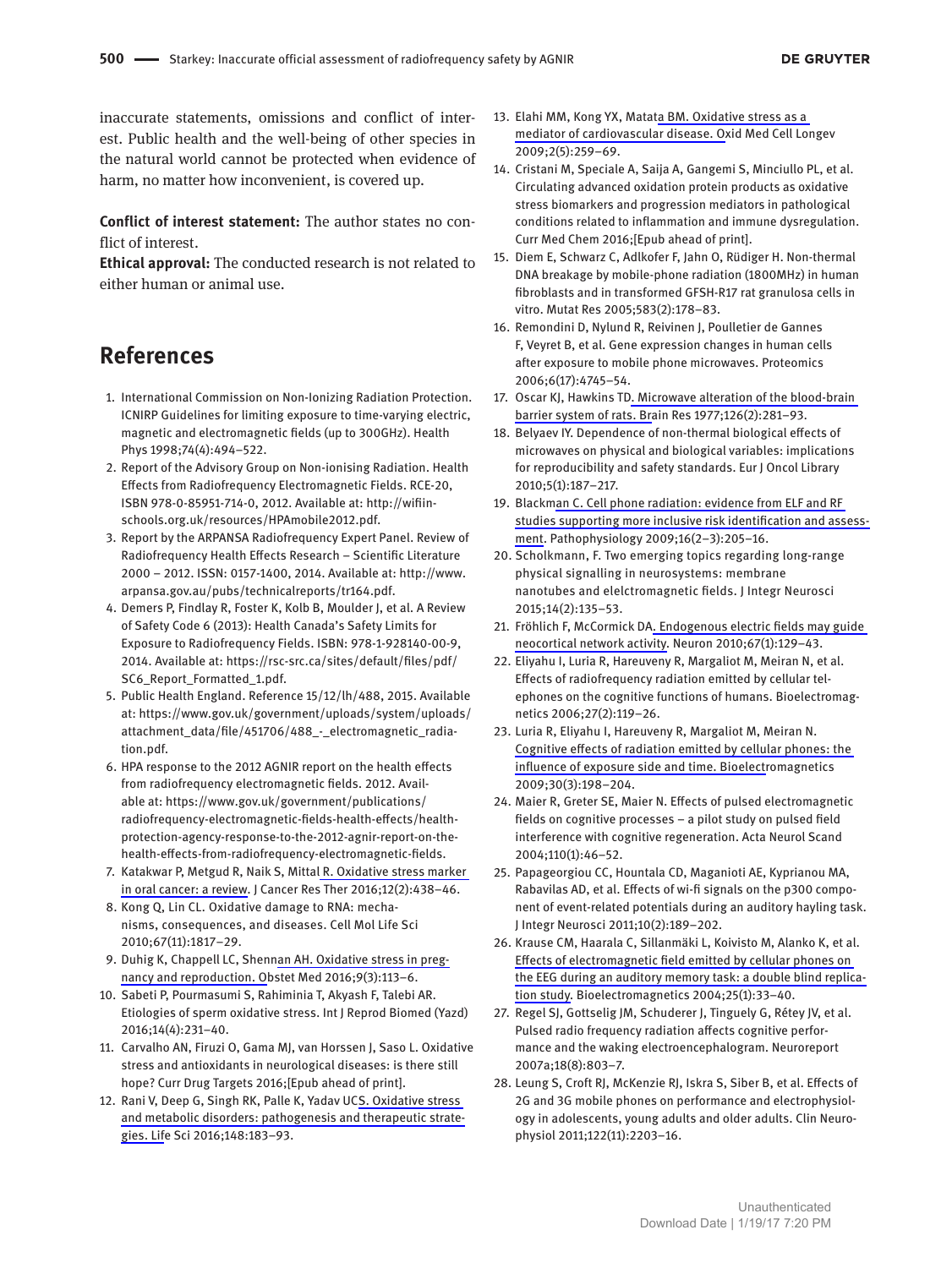- 29. Regel S, Tinguely G, Schuderer J, Adam M, Kuster N, et al. Pulsed radio-frequency electromagnetic fields: dose-dependent effects on sleep, the sleep EEG and cognitive performance. J Sleep Res 2007b;16(3):253–8.
- 30. Havas M, Marrongelle J, Pollner B, Kelley E, Rees CRG, et al. Provocation study using heart rate variability shows microwave radiation from 2.4 GHz cordless phone affects autonomic nervous system. Eur J Oncol Library 2010;5(2):273–300.
- 31. Rea WJ, Pan Y, Fenyves EJ, Sujisawa I, Suyama H, et al. Electromagnetic field sensitivity. J Bioelectricity 1991;10(1–2):241–56.
- 32. Baan R, Grosse Y, Lauby-Secretan B, El Ghissassi F, Bouvard V, et al. Carcinogenicity of radiofrequency electromagnetic fields. Lancet Oncol 2011;12(7):624–6.
- 33. Agarwal A, Desai NR, Makker K, Varghese A, Mouradi R, et al. Effects of radiofrequency electromagnetic waves (RF-EMW) from cellular phones on human ejaculated semen: an in vitro pilot study. Fertil Steril 2009;92(4):1318–25.
- 34. Aly AA, Cheema MI, Tambawala M, Laterza R, Zhou E, et al. Effects of 900-MHz radio frequencies on the chemotaxis of human neutrophils in vitro. IEEE Trans Biomed Eng 2008;55(2 pt 1):795–7.
- 35. Cervellati F, Franceschetti G, Lunghi L, Franzellitti S, Valbonesi P, et al. Effect of high-frequency electromagnetic fields on trophoblastic connexins. Reprod Toxicol 2009;28(1):59–65.
- 36. Chen Q, Zeng QL, Lu DQ, Chiang H. Millimeter wave exposure reverses TPA suppression of gap junction intercellular communication in HaCaT human keratinocytes. Bioelectromagnetics 2004;25(1):1–4.
- 37. Crouzier D, Perrin A, Torres G, Dabouis V, Debouzy JC. Pulsed electromagnetic field at 9.71 GHz increase free radical production in yeast (Saccharomyces cerevisiae). Pathol Biol 2009;57(3):245–51.
- 38. De Iuliis GN, Newey RJ, King BV, Aitken RJ. Mobile phone radiation induces reactive oxygen species production and DNA damage in human spermatozoa in vitro. PLoS One 2009;4(7):e6446.
- 39. Del Vecchio G, Giuliani A, Fernandez M, Mesirca P, Bersani F, et al. Continuous exposure to 900MHz GSM-modulated EMF alters morphological maturation of neural cells. Neurosci Lett 2009;455(3):173–7.
- 40. Erogul O, Oztas E, Yildirim I, Kir T, Aydur E, et al. Effects of electromagnetic radiation from a cellular phone on human sperm motility: an in vitro study. Arch Med Res 2006;37(7):840–3.
- 41. Falzone N, Huyser C, Fourie F, Toivo T, Leszczynski D, et al. In vitro effect of pulsed 900 MHz GSM radiation on mitochondrial membrane potential and motility of human spermatozoa. Bioelectromagnetics 2008;29(4):268–76.
- 42. Gaber MH, Abd El Halim N, Khalil WA. Effect of microwave radiation on the biophysical properties of liposomes. Bioelectromagnetics 2005;26(3):194–200.
- 43. Mahrour N, Pologea-Moraru R, Moisescu MG, Orlowski S, Levêque P, et al. In vitro increase of the fluid-phase endocytosis induced by pulsed radiofrequency electromagnetic fields: importance of the electric field component. Biochim Biophys Acta 2005;1668(1):126–37.
- 44. Mohammadzadeh M, Mobasheri H, Arazm F. Electromagnetic field (EMF) effects on channel activity of nanopore OmpF protein. Eur Biophys J 2009;38(8):1069–78.
- 45. Moisescu MG, Leveque P, Verjus MA, Kovacs E, Mir LM. 900 MHz modulated electromagnetic fields accelerate the clathrin-mediated endocytosis pathway. Bioelectromagnetics 2009;30(3):222–30.
- 46. Stankiewicz W, Dabrowski MP, Kubacki R, Sobiczewska E, Szmigielski S. Immunotropic influence of 900 MHz microwave GSM signal on human blood immune cells activated in vitro. Electromagn Biol Med 2006;25(1):45–51.
- 47. Szabo I, Kappelmayer J, Alekseev SI, Ziskin MC. Millimeter wave induced reversible externalization of phosphatidylserine molecules in cells exposed in vitro. Bioelectromagnetics 2006;27(3):233–44.
- 48. Xu S, Ning W, Xu Z, Zhou S, Chiang H, et al. Chronic exposure to GSM 1800-MHz microwaves reduces excitatory synaptic activity in cultured hippocampal neurons. Neurosci Lett 2006;398(3):253–57.
- 49. Zhadobov M, Sauleau R, Vié V, Himdi M, Le Coq L, et al. Interactions between 60-GHz millimeter waves and artificial biological membranes: dependence on radiation parameters. IEEE Trans Microw Theory Tech 2006;54(6):2534–42.
- 50. Pakhomov AG, Doyle J, Stuck BE, Murphy MR. Effects of high power microwave pulses on synaptic transmission and long term potentiation in hippocampus. Bioelectromagnetics 2003;24(3):174–81.
- 51. Falzone N, Huyser C, Franken DR, Leszczynski D. Mobile phone radiation does not induce pro-apoptosis effects in human spermatozoa. Radiat Res 2010;174(2):169–76.
- 52. Belyaev IY, Hillert L, Protopopova M, Tamm C, Malmgren LO, et al. 915 MHz microwaves and 50 Hz magnetic field affect chromatin conformation and 53BP1 foci in human lymphocytes from hypersensitive and healthy persons. Bioelectromagnetics 2005;26(3):173–84.
- 53. Bismuto E, Mancinelli F, d'Ambrosio G, Massa R. Are the conformational dynamics and the ligand binding properties of myoglobin affected by exposure to microwave radiation? Eur Biophys J 2003;32(7):628–34.
- 54. Bormusov E, Andley UP, Sharon N, Schächter L, Lahav A, et al. Non-thermal electromagnetic radiation damage to lens epithelium. Open Opthalmol J 2008;2:102–6.
- 55. Céspedes O, Ueno S. Effects of radio frequency magnetic fields on iron release from cage proteins. Bioelectromagnetics 2009;30(5):336–42.
- 56. Céspedes O, Inomoto O, Kai S, Nibu Y, Yamaguchi T, et al. Radio frequency magnetic field effects on molecular dynamics and iron uptake in cage proteins. Bioelectromagnetics 2010;31(4):311–7.
- 57. Copty AB, Neve-Oz Y, Barak I, Golosovsky M, Davidov D. Evidence for a specific microwave radiation effect on the green fluorescent protein. Biophys J 2006;91(4):1413–23.
- 58. Friedman J, Kraus S, Hauptman Y, Schiff Y, Seger R. Mechanism of short-term ERK activation by electromagnetic fields at mobile phone frequencies. Biochem J 2007;405(3):559–68.
- 59. George DF, Bilek MM, McKenzie DR. Non-thermal effects in the microwave induced unfolding of proteins observed by chaperone binding. Bioelectromagnetics 2008;29(4):324–30.
- 60. Mancinelli F, Caraglia M, Abbruzzese A, d'Ambrosio G, Massa R, et al. Non-thermal effects of electromagnetic fields at mobile phone frequency on the refolding of an intracellular protein: myoglobin. J Cell Biochem 2004;93(1):188–96.
- 61. Mousavy SJ, Riazi GH, Kamarei M, Aliakbarian H, Sattarahmady N, et al. Effects of mobile phone radiofrequency on the structure and function of the normal human hemoglobin. Int J Biol Macromol 2009;44(3):278–85.
- 62. Ramundo-Orlando A, Liberti M, Mossa G, D'Inzeo G. Effects of 2.45 GHz microwave fields on liposomes entrapping glycoen-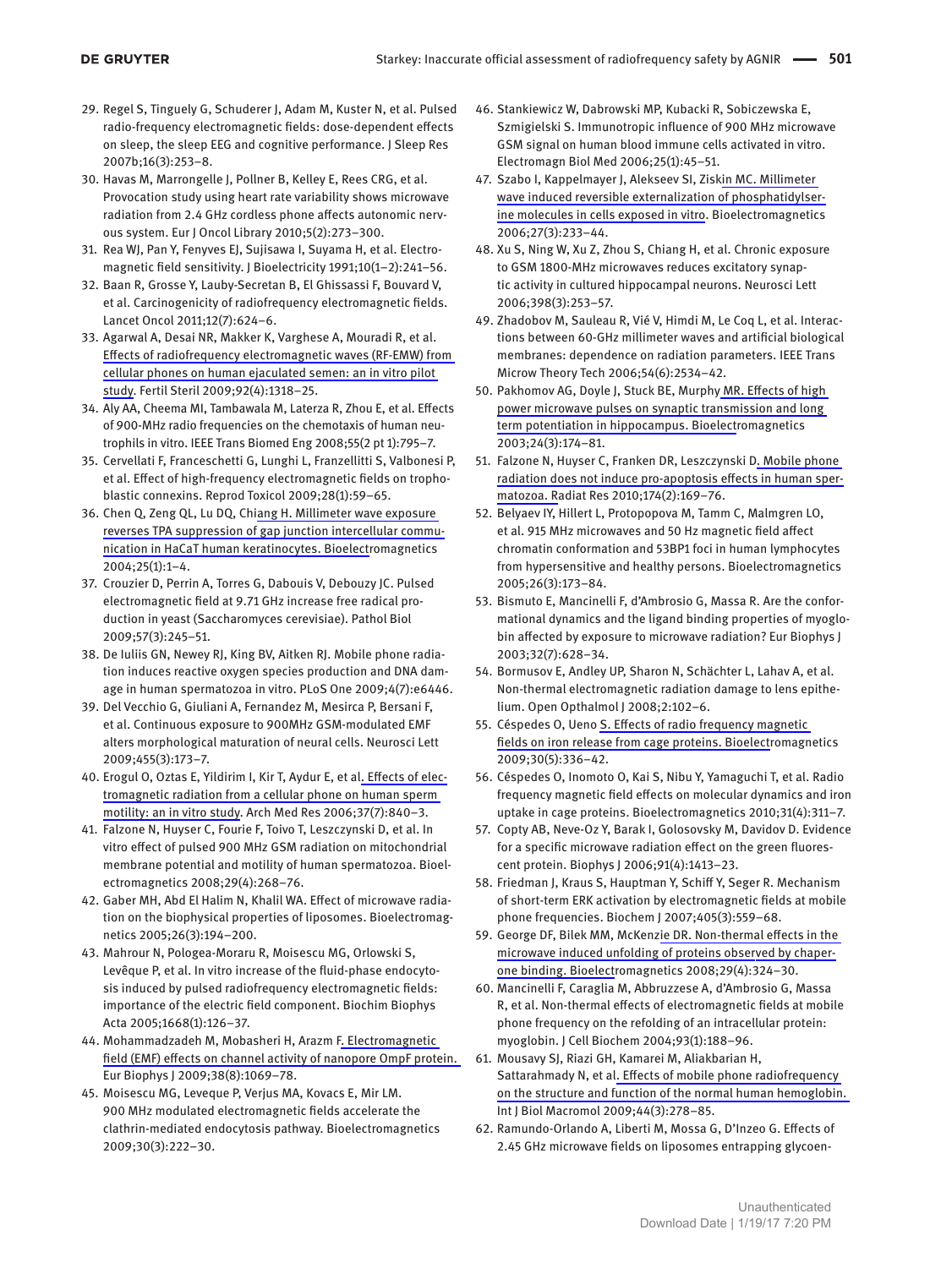zyme ascorbate oxidase: evidence for oligosaccharide side chain involvement. Bioelectromagnetics 2004;25(5):338–45.

- 63. Sandu DD, Goiceanu IC, Ispas A, Creanga I, Miclaus S, et al. A preliminary study on ultra high frequency electromagnetic fields on black locust chlorophylls. Acta Biol Hung 2005;56(1–2):109–17.
- 64. Schrader T, Münter K, Kleine-Ostmann T, Schmid E. Spindle disturbances in human-hamster hybrid (AL) cells induced by mobile communication frequency range signals. Bioelectromagnetics 2008;29(8):626–39.
- 65. Sukhotina I, Streckert JR, Bitz AK, Hansen VW, Lerchl A. 1800 MHz electromagnetic field effects on melatonin release from isolated pineal glands. J Pineal Res 2006;40(1):86–91.
- 66. Vukova T, Atanassov A, Ivanov R, Radicheva N. Intensity-dependent effects of microwave electromagnetic fields on acetylcholinesterase activity and protein conformation in frog skeletal muscles. Med Sci Monit 2005;11(2):BR50–6.
- 67. Weissenborn R, Diederichs K, Welte W, Maret G, Gisler T. Nonthermal microwave effects on protein dynamics? An X-ray diffraction study on tetragonal lysozyme crystals. Acta Crystallogr D Biol Crystallogr 2005;61(2):163–72.
- 68. Kilb W, Kirischuk S, Luhmann HJ. Electrical activity patterns and the functional maturation of the neocortex. Eur J Neurosci 2011;34(10):1677–86.
- 69. Palva S, Palva JM. Functional roles of alpha-band phase synchronization in local and large-scale cortical networks. Front Psychol 2011;2:204.
- 70. Divan HA, Kheifets L, Obel C, Olsen J. Prenatal and postnatal exposure to cell phone use and behavioural problems in children. Epidemiology 2008;19(4):523–9.
- 71. Divan HA, Kheifets L, Obel C, Olsen J. Cell phone use and behavioural problems in young children. J Epidemiol Community Health 2012;66(6):524–9.
- 72. Thomas S, Heinrich S, Kühnlein A, Radon K. The association between socioeconomic status and exposure to mobile telecommunication networks in children and adolescents. Bioelectromagnetics 2010;31(1):20–7.
- 73. Vrijheid M, Martinez D, Forns J, Guxens M, Julvez J, et al. Prenatal exposure to cell phone use and neurodevelopment at 14 months. Epidemiology 2010;21(2):259–62.
- 74. Bas O, Odaci E, Mollaoglu H, Ucok K, Kaplan S. Chronic prenatal exposure to the 900 megahertz electromagnetic field induces pyramidal cell loss in the hippocampus of newborn rats. Toxicol Ind Health 2009a;25(6):377–84.
- 75. Odaci E, Bas O, Kaplan S. Effects of prenatal exposure to a 900 MHz electromagnetic field on the dentate gyrus of rats: a stereological and histopathological study. Brain Res 2008;1238:224–9.
- 76. Rağbetli MC, Aydinlioğlu A, Koyun N, Rağbetli C, Bektas S, et al. The effect of mobile phone on the number of Purkinje cells: a stereological study. Int J Radiat Biol 2010;86(7):548–54.
- 77. Orendáčová J, Raceková E, Orendác M, Martonciková M, Saganová K, et al. Immunohistochemical study of postnatal neurogenesis after whole-body exposure to electromagnetic fields: evaluation of age- and dose-related changes in rats. Cell Mol Neurobiol 2009;29(6–7):981–90.
- 78. Li M, Wang Y, Zhang Y, Zhou Z, Yu Z. Elevation of plasma corticosterone levels and hippocampal glucocorticoid receptor translocation in rats: a potential mechanism for cognition impairment following chronic low-power-density microwave exposure. J Radiat Res 2008;49(2):163–70.
- 79. Narayanan SN, Kumar RS, Potu BK, Nayak S, Bhat PG, et al. Effect of radio-frequency electromagnetic radiations (RF-EMR) on passive avoidance behaviour and hippocampal morphology in Wistar rats. Ups J Med Sci 2010;115(2):91–6.
- 80. Salford LG, Brun AE, Eberhardt JL, Malmgren L, Persson BR. Nerve cell damage in mammalian brain after exposure to microwaves from GSM mobile phones. Environ Health Perspect 2003;111(7):881–3.
- 81. Zhu Y, Gao F, Yang X, Shen H, Liu W, et al. The effect of microwave emission from mobile phones on neuron survival in rat central nervous system. Prog Electromagn Res (PIER) 2008;82:287–98.
- 82. Bas O, Odaci E, Kaplan S, Acer N, Ucok K, et al. 900 MHz electromagnetic field exposure affects qualitative and quantitative features of hippocampal pyramidal cells in the adult female rat. Brain Res 2009b;1265:178–85.
- 83. Sonmez OF, Odaci E, Bas O, Kaplan S. Purkinje cell number decreases in the adult female rat cerebellum following exposure to 900MHz electromagnetic field. Brain Res 2010;1356:95–101.
- 84. Chaturvedi CM, Singh VP, Singh P, Basu P, Singaravel M. 2.45 GHz (CW) microwave irradiation alters circadian organization, spatial memory, DNA structure in the brain cells and blood cell counts of male mice, Mus musculus. Prog Electromag Res B 2011;29:23–42.
- 85. Narayanan SN, Kumar RS, Potu BK, Nayak S, Mailankot M. Spatial memory performance of Wistar rats exposed to mobile phone. Clinics (Sao Paulo) 2009;64(3):231–4.
- 86. Nittby H, Grafström G, Tian DP, Malmgren L, Brun A, et al. Cognitive impairment in rats after long-term exposure to GSM-900 mobile phone radiation. Bioelectromagnetics 2008;29(3)219–32.
- 87. Kolodynski AA, Lolodynska VV. Motor and psychological functions of school children living in the area of the Skrunda Radio Location Station in Latvia. Sci Total Environ 1996;180(1):87–93.
- 88. Fragopoulou AF, Miltiadous P, Stamatakis A, Stylianopoulou F, Koussoulakos SL, et al. Whole body exposure with GSM 900MHz affects spatial memory in mice. Pathophysiology 2010;17(3):179–87.
- 89. Rağbetli MC, Aydinlioğlu A, Koyun N, Rağbetli C, Karayel M. Effect of prenatal exposure to mobile phone on pyramidal cell numbers in the mouse hippocampus: a stereological study. Int J Neurosci 2009;119(7):1031–41.
- 90. Riddervold IS, Pedersen GF, Andersen NT, Pedersen AD, Andersen JB, et al. Cognitive function and symptoms in adults and adolescents in relation to rf radiation from UMTS base stations. Bioelectromagnetics 2008;29(4):257–67.
- 91. Hardell L, Carlberg M, Hansson Mild K. Re-analysis of risk for glioma in relation to mobile telephone use: comparison with the results of the Interphone international case-control study. Int J Epidemiol 2011;40(4):1126–8.
- 92. Leszczynski D. Response to Frei P, Poulsen AH, Johansen C, Olsen JH, Steding-Jessen M, et al. Use of mobile phones and risk of brain tumours: update of Danish cohort study. Br Med J 2011;343:d6387. Available at: [http://www.bmj.com/rapid](http://www.bmj.com/rapid-response/2011/12/03/re-use-mobile-phones-and-risk-brain-tumours-update-danish-cohort-study)[response/2011/12/03/re-use-mobile-phones-and-risk-brain](http://www.bmj.com/rapid-response/2011/12/03/re-use-mobile-phones-and-risk-brain-tumours-update-danish-cohort-study)[tumours-update-danish-cohort-study.](http://www.bmj.com/rapid-response/2011/12/03/re-use-mobile-phones-and-risk-brain-tumours-update-danish-cohort-study)
- 93. Shckorbatov YG, Pasiuga VN, Kolchigin NN, Grabina VA, Batrakov DO, et al. The influence of differently polarised microwave radiation on chromatin in human cells. Int J Radiat Biol 2009;85(4):322–9.